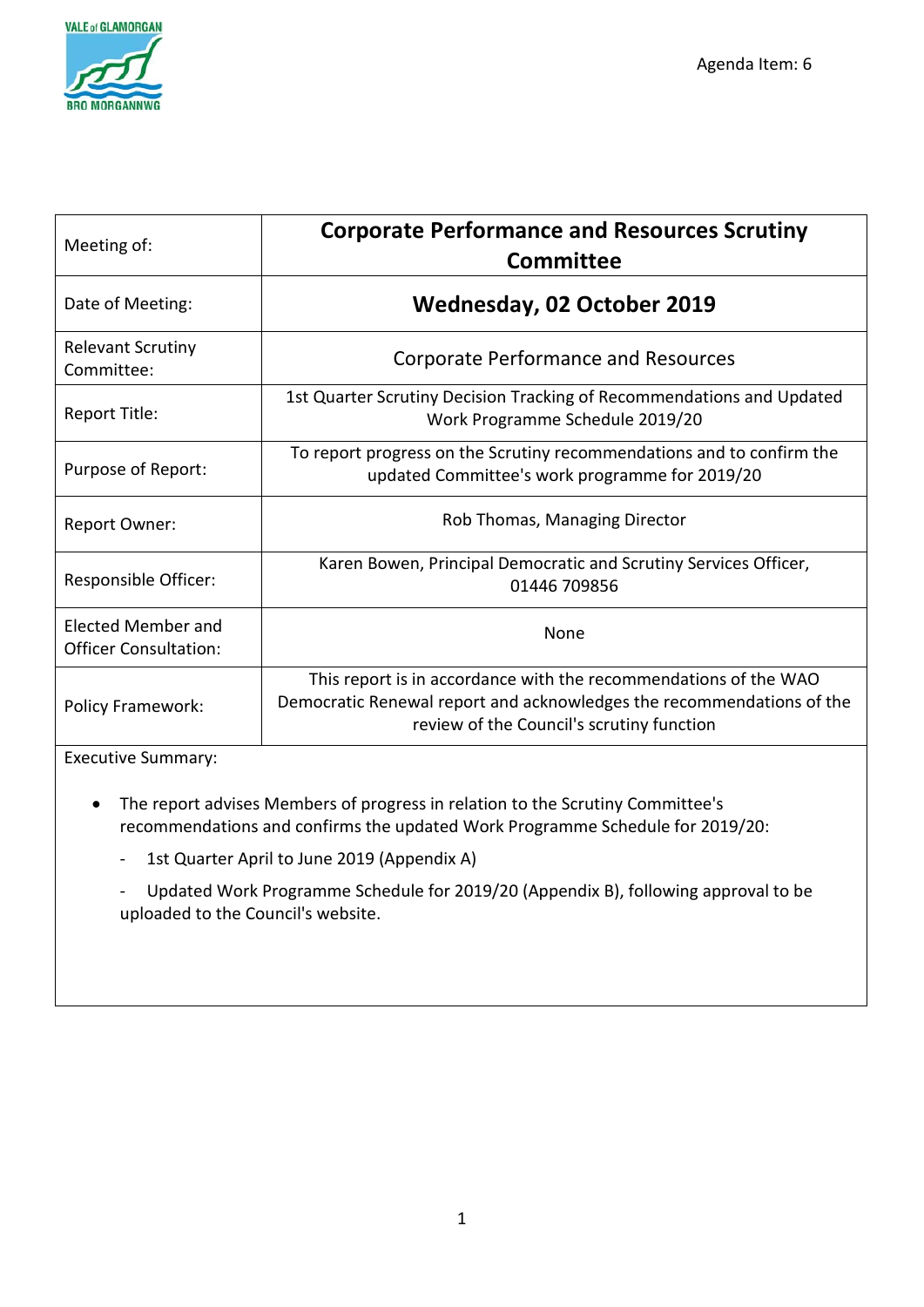#### **Recommendations**

- **1.** That the views of the Committee on the status of the actions listed in Appendix A to the report be sought.
- **2.** That the updated Work Programme Schedule attached at Appendix B be approved and uploaded to the Council's website.

#### **Reasons for Recommendations**

- **1.** To maintain effective tracking of the Committee's recommendations.
- **2.** For information.

#### **1. Background**

- **1.1** An integral part of effective scrutiny is a mechanism for Scrutiny Committees to monitor their recommendations to ensure that desired actions are carried out and where necessary progress is reported back.
- **1.2** The Work Programme Schedule provides a breakdown of reports anticipated to be considered by the Scrutiny Committee over the forthcoming months.

#### **2. Key Issues for Consideration**

- **2.1** Appendix A attached to this report sets out the recommendations of the Scrutiny Committee and Members are requested to review progress against each recommendation, to assess whether further action may be required, ensure the required action is undertaken and to confirm which recommendations are to be agreed as completed.
- **2.2** It is important that decision of Scrutiny Committees are tracked and monitored as failure to do so could result in a risk that recommended courses of action will not be followed and consequently lost. This would undermine the credibility of the scrutiny process.
- **2.3** Members are also requested to confirm approval of the updated Scrutiny Committee Work Programme Schedule attached at Appendix B, it being noted that the schedule is a proposed list of items for consideration and may be subject to change depending on prevailing circumstances.
- **2.4** The Work Programme has been aligned to the Cabinet Forward Work Programme. The Scrutiny and Cabinet Roles and Responsibilities Protocol Point 7.6 states it is essential that the Cabinet Work Programme is taken into account when Scrutiny Committees are drawing up their own Work Programmes and also details reports that have been requested by the Scrutiny Committee together with items that require regular monitoring and scrutiny. Other reports will be added to the schedule as and when necessity arises. The schedule will also detail Requests for Consideration that have been received and the consideration given by officers of the likely date they can be reported to the relevant Committee.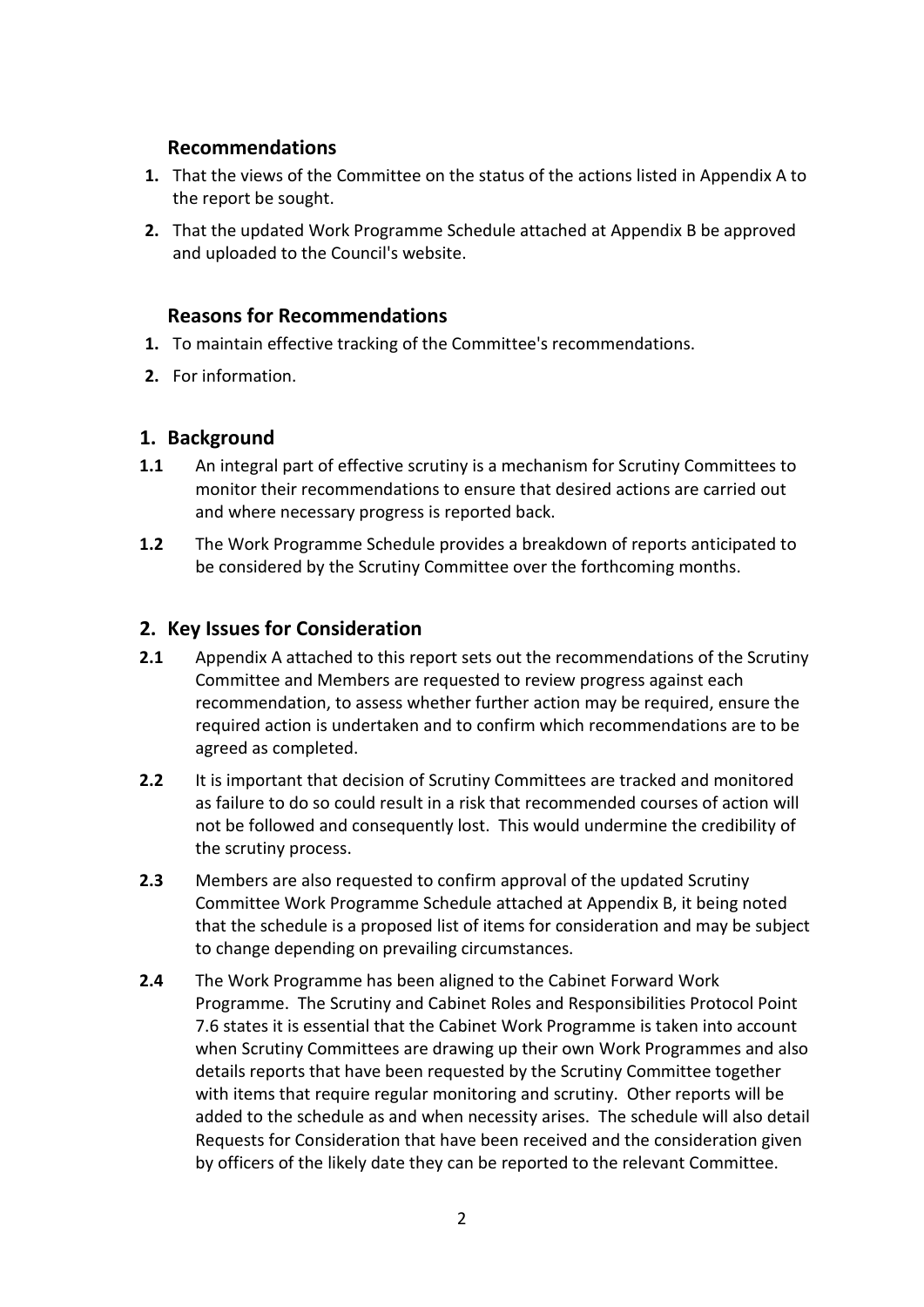With regard to Call-in Requests that are made following decisions of Cabinet, as these are required to be deal with within 20 working days of a Cabinet decision (as per the Council's Constitution), they will be included within the Programme as and when received.

- **2.5** Discussions in relation to broadening the Work Programmes of all Scrutiny Committees will be subject to further consideration by the Scrutiny Committee Chairmen and Vice-Chairmen Group having regard to resource implications and corporate priorities.
- **2.6** The Work Programme can also be found on the Council's website at the following link: [https://www.valeofglamorgan.gov.uk/en/our\\_council/Council-](https://www.valeofglamorgan.gov.uk/en/our_council/Council-Structure/scrutiny/scrutiny_committees.aspx)[Structure/scrutiny/scrutiny\\_committees.aspx](https://www.valeofglamorgan.gov.uk/en/our_council/Council-Structure/scrutiny/scrutiny_committees.aspx)

## **3. How do proposals evidence the Five Ways of Working and contribute to our Well-being Objectives?**

- **3.1** The Scrutiny Committees have a responsibility to report annually to the Council their future work programmes.
- **3.2** Scrutiny Committee forward work programmes are published by the Council which encourages engagement / involvement by the public in the decision making process.
- **3.3** The Scrutiny Public Participation Guide can be found at [https://www.valeofglamorgan.gov.uk/Documents/Our%20Council/Scrutiny/Guid](https://www.valeofglamorgan.gov.uk/Documents/Our%20Council/Scrutiny/Guidance/Public-Scrutiny-Booklet.pdf) [ance/Public-Scrutiny-Booklet.pdf](https://www.valeofglamorgan.gov.uk/Documents/Our%20Council/Scrutiny/Guidance/Public-Scrutiny-Booklet.pdf)
- **3.4** The Scrutiny work programme provides details of the reports / items proposed to be considered by the Committee over the coming year.

#### **4. Resources and Legal Considerations**

#### **Financial**

**4.1** None as a direct result of this report.

#### **Employment**

**4.2** None as a direct result of this report.

#### **Legal (Including Equalities)**

**4.3** None as a direct result of this report.

#### **5. Background Papers**

Relevant Scrutiny Committee and Cabinet minutes.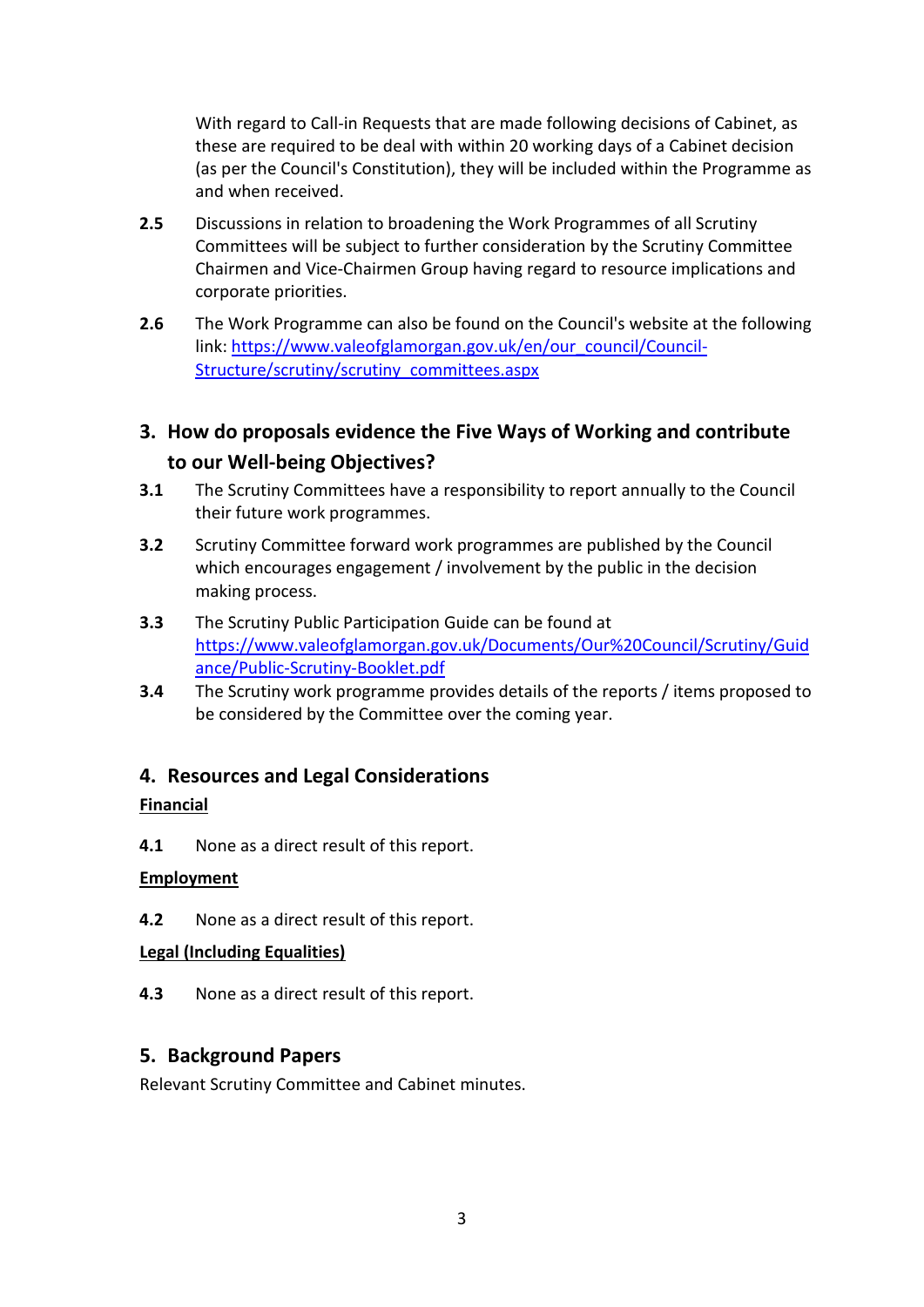Appendix A<br>Apr - Jun 2019

## Uncompleted Recommendations 1st Quarter 2019-20 Apr - Jun 2019

**SCRUTINY DECISION TRACKING FORM CORPORATE PERFORMANCE AND RESOURCES SCRUTINY COMMITTEE**

| Decision<br><b>Scrutin</b>                                          | :ommittee/<br>Паsк. | Officer(s) to<br>ead<br>ιυ | Taken<br>--<br>. Action<br>1 U.U | <b>Status</b> |
|---------------------------------------------------------------------|---------------------|----------------------------|----------------------------------|---------------|
| ، Number<br>Ref<br>⊩Mınute<br>∶anv<br><b>Dates</b><br>radd<br>. and | .<br>Finish<br>and  | Actior<br>⊺ako             |                                  |               |

#### **11 April 2019**

| Corporate     |                                                                  |           |
|---------------|------------------------------------------------------------------|-----------|
| Performance   |                                                                  |           |
| and Resources | Cabinet, on 17 <sup>th</sup> June, 2019, noted the comments of   | Completed |
|               | the Scrutiny Committee.                                          |           |
|               | (Min. No. C7 refers)                                             |           |
|               |                                                                  |           |
| Corporate     |                                                                  |           |
| Performance   |                                                                  |           |
| and Resources | Cabinet, on 1 <sup>st</sup> July, 2019 resolved that the reports | Completed |
|               | be noted and fed into a comprehensive and indepth                |           |
|               | review of these matters.                                         |           |
|               | (Min. No. C25 refers)                                            |           |
|               |                                                                  |           |
|               |                                                                  |           |
| Corporate     |                                                                  |           |
| Performance   |                                                                  |           |
| and Resources | Officer agreed to pass on the Committee's thanks.                | Completed |
|               |                                                                  |           |
|               |                                                                  |           |
|               | The PSB Annual Report was presented to Scrutiny                  | Completed |
|               | Committee on 24 <sup>th</sup> July, 2019 and is to be shared     |           |
|               | with all Members and other organisations in                      |           |
|               | September 2019.                                                  |           |
|               |                                                                  |           |

#### **27 June 2019**

| Min. No. 104 – Sickness Absence Report 2018/19     | Corporate     |                                                                |           |
|----------------------------------------------------|---------------|----------------------------------------------------------------|-----------|
| <b>(REF)</b> - Recommended to Cabinet              | Performance   |                                                                |           |
| That a future in-depth report be presented to the  | and Resources | Referred to Cabinet meeting on 29 <sup>th</sup> July, 2019 and | Completed |
| Committee in relation to the category "other       |               | added to work programme schedule.                              |           |
| musculoskeletal" detailing the issues involved and |               | Cabinet, on 29 <sup>th</sup> July, 2019 noted the Scrutiny     |           |
| training required.                                 |               | Committee's comments.                                          |           |
|                                                    |               | (Min. No. C55 refers)                                          |           |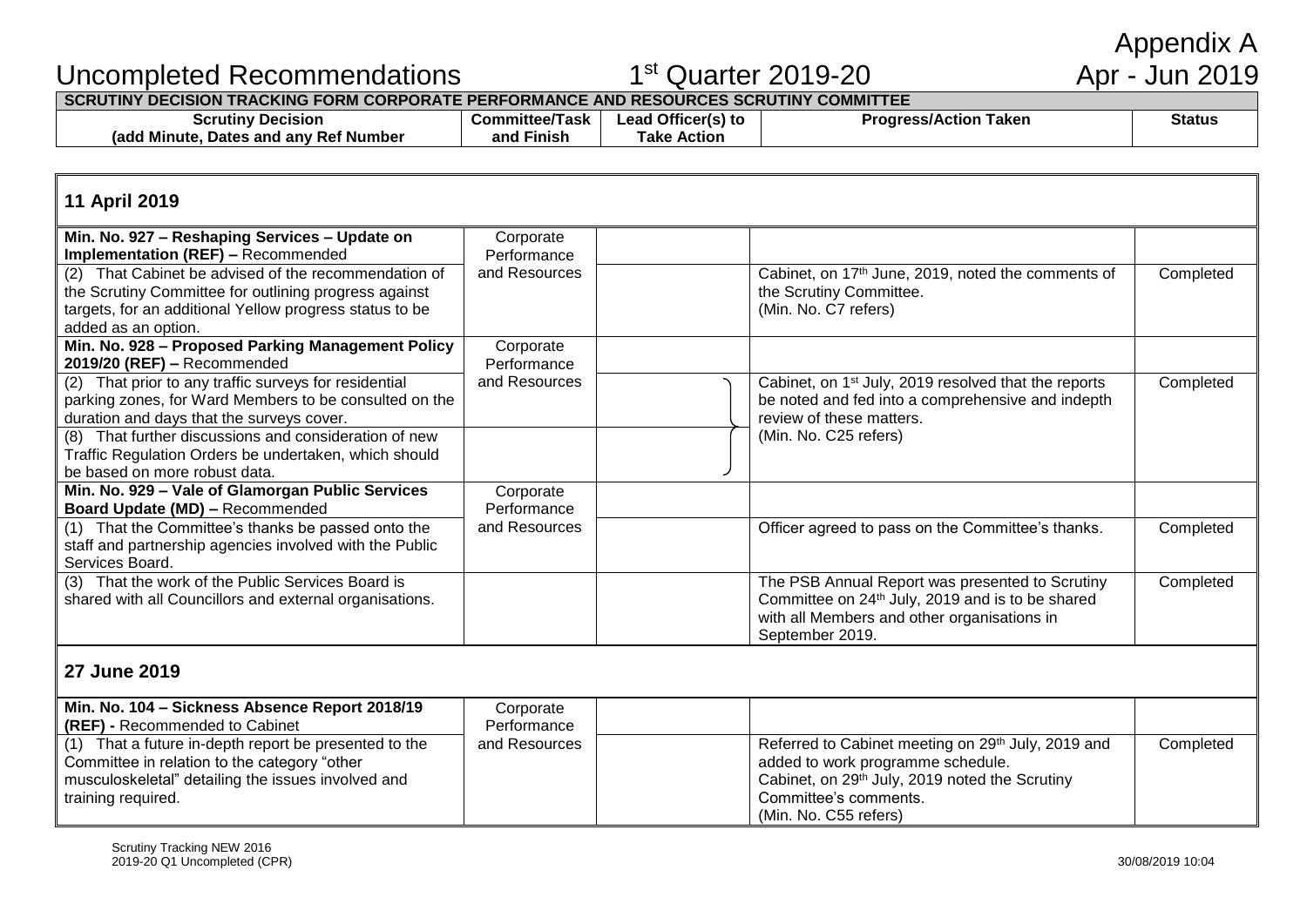Appendix A<br>Apr - Jun 2019

## Uncompleted Recommendations 1

# $1<sup>st</sup>$  Quarter 2019-20

| SCRUTINY DECISION TRACKING FORM CORPORATE PERFORMANCE AND RESOURCES SCRUTINY COMMITTEE . |  |
|------------------------------------------------------------------------------------------|--|
|                                                                                          |  |

| Decision<br>Scrutiny                                                  | Committee/<br>Task | Officer(s) to<br>.ead | Taken<br>Dro.<br>s/Action | Status |
|-----------------------------------------------------------------------|--------------------|-----------------------|---------------------------|--------|
| .<br><sup>,</sup> Ref Number<br>' Minute.<br>anv<br>Dates and<br>(add | .<br>and<br>Finish | rake<br>Action        |                           |        |

| That Welsh Government be approached in relation<br>(2)<br>to the promotion of composting.                                                                                                                                                                                                                                                                                                                  |                                           | Referred to Cabinet meeting on 29th July, 2019 and<br>Completed<br>added to work programme schedule.<br>Cabinet, on 29th July, 2019 noted the Scrutiny<br>Committee's comments.<br>(Min. No. C55 refers)                                                                          |
|------------------------------------------------------------------------------------------------------------------------------------------------------------------------------------------------------------------------------------------------------------------------------------------------------------------------------------------------------------------------------------------------------------|-------------------------------------------|-----------------------------------------------------------------------------------------------------------------------------------------------------------------------------------------------------------------------------------------------------------------------------------|
| That the private sector data in respect of absence<br>(3)<br>levels be presented to Members and included in future<br>reports to Committee.                                                                                                                                                                                                                                                                |                                           | Referred to Cabinet meeting on 29th July, 2019 and<br>Completed<br>added to work programme schedule.<br>Cabinet, on 29 <sup>th</sup> July, 2019 noted the Scrutiny<br>Committee's comments.<br>(Min. No. C55 refers)<br>Operational Manager to include data in future<br>reports. |
| Min. No. 105 - Employee Turnover Report - April,                                                                                                                                                                                                                                                                                                                                                           | Corporate                                 |                                                                                                                                                                                                                                                                                   |
| 2018 to March 2019 (MD) - Recommended                                                                                                                                                                                                                                                                                                                                                                      | Performance<br>and Resources              |                                                                                                                                                                                                                                                                                   |
| (1) That the Employee Turnover Report be noted and<br>that further details of employee turnover as outlined at<br>the meeting be included in future reports.                                                                                                                                                                                                                                               |                                           | Officer to include in future reports.<br>Completed                                                                                                                                                                                                                                |
| That a recruitment report be prepared for future<br>(2)<br>consideration by the Committee.                                                                                                                                                                                                                                                                                                                 |                                           | Added to work programme schedule.<br>Completed                                                                                                                                                                                                                                    |
| Min. No. 106 - 4 <sup>th</sup> Quarter Scrutiny Decision Tracking<br>of Recommendations and Proposed Work<br>Programme Schedule 2019/20 (MD) - Recommended                                                                                                                                                                                                                                                 | Corporate<br>Performance<br>and Resources |                                                                                                                                                                                                                                                                                   |
| That the Work Programme attached at Appendix C<br>(2)<br>be updated and uploaded to the Council's website and<br>include the reports as outlined below:<br>An in depth report in respect of the "Other"<br>$\bullet$<br>Musculoskeletal" category;<br>a progress update report regarding the Joint<br>$\bullet$<br>Audit Service be presented to the Scrutiny<br>Committee during the next Municipal year. |                                           | Work programme updated and uploaded to the<br>Completed<br>Council's website.                                                                                                                                                                                                     |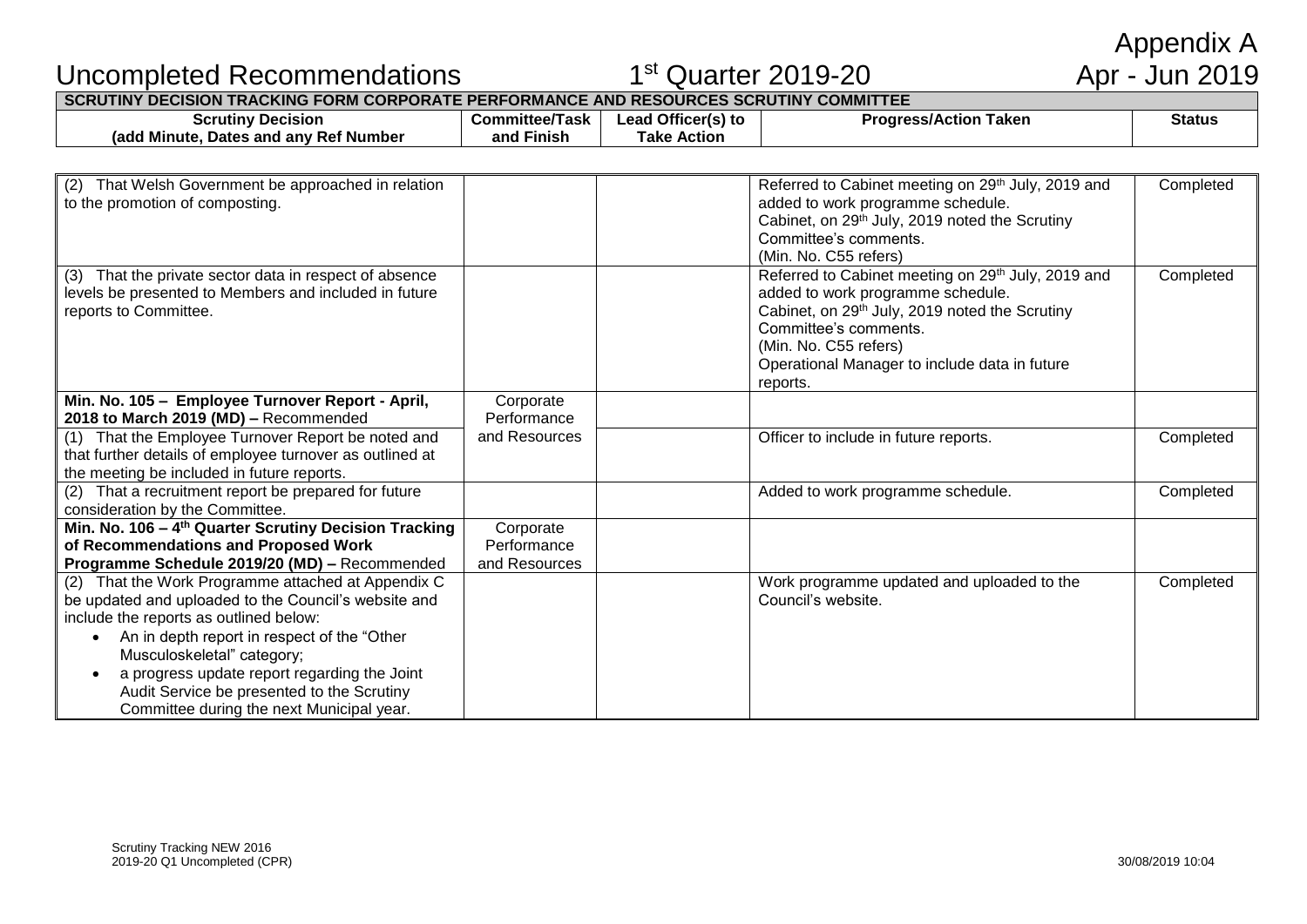### **CORPORATE PERFORMANCE AND RESOURCES SCRUTINY COMMITTEE FORWARD WORK PROGRAMME 2019-20**

| <b>MONTH</b>                    | <b>REPORT TITLE</b>                                                                                                                                                                                                                                                  |
|---------------------------------|----------------------------------------------------------------------------------------------------------------------------------------------------------------------------------------------------------------------------------------------------------------------|
| 2 <sup>nd</sup> October 2019    | Annual Corporate Safeguarding Report (reference from<br>Cabinet)<br>Quarter 1 2019/20 Performance Report<br>1 <sup>st</sup> Quarter Decision Tracking and Updated Forward Work<br>Programme                                                                          |
| 24th October 2019               | • *CFWP - Revenue Monitoring<br>*CFWP - Capital Monitoring<br>*CFWP - Medium Term Financial Plan<br>*CFWP - Reshaping Services Update<br>Welfare Reform Annual Progress Report<br>Report re Sickness Absence i.e. "Other musculoskeletal"<br>absences                |
| 27 <sup>th</sup> November 2019  | *CFWP - Sickness Absence Report 2019/20 Q2<br>Corporate Safeguarding Mid-Year Report (reference from<br>Cabinet)<br>Q2 2019/20 Performance Report<br>2 <sup>nd</sup> Quarter Decision Tracking and Updated Forward Work<br>Programme                                 |
| 19th December 2019 at<br>4.00pm | • *CFWP – Initial Capital Programme Budget Proposals<br>*CFWP – Initial Revenue Programme Budget Proposals<br>*CFWP – Initial Housing Revenue Account Budget<br>Proposals<br><b>Treasury Management</b>                                                              |
| 29th January 2020               | • *CFWP - Revenue Monitoring<br>• *CFWP - Capital Monitoring<br>*CFWP – Reshaping Services Update<br>Improvement Objectives Part 1 / Corporate Plan<br>Progress Update on Joint Audit Service<br>3rd Quarter Decision Tracking and Updated Forward Work<br>Programme |
| 26 <sup>th</sup> February 2020  | • *CWFP - Corporate Safeguarding<br>*CFWP - Employee Pay Policy 2020/21<br>*CFWP - Corporate Plan                                                                                                                                                                    |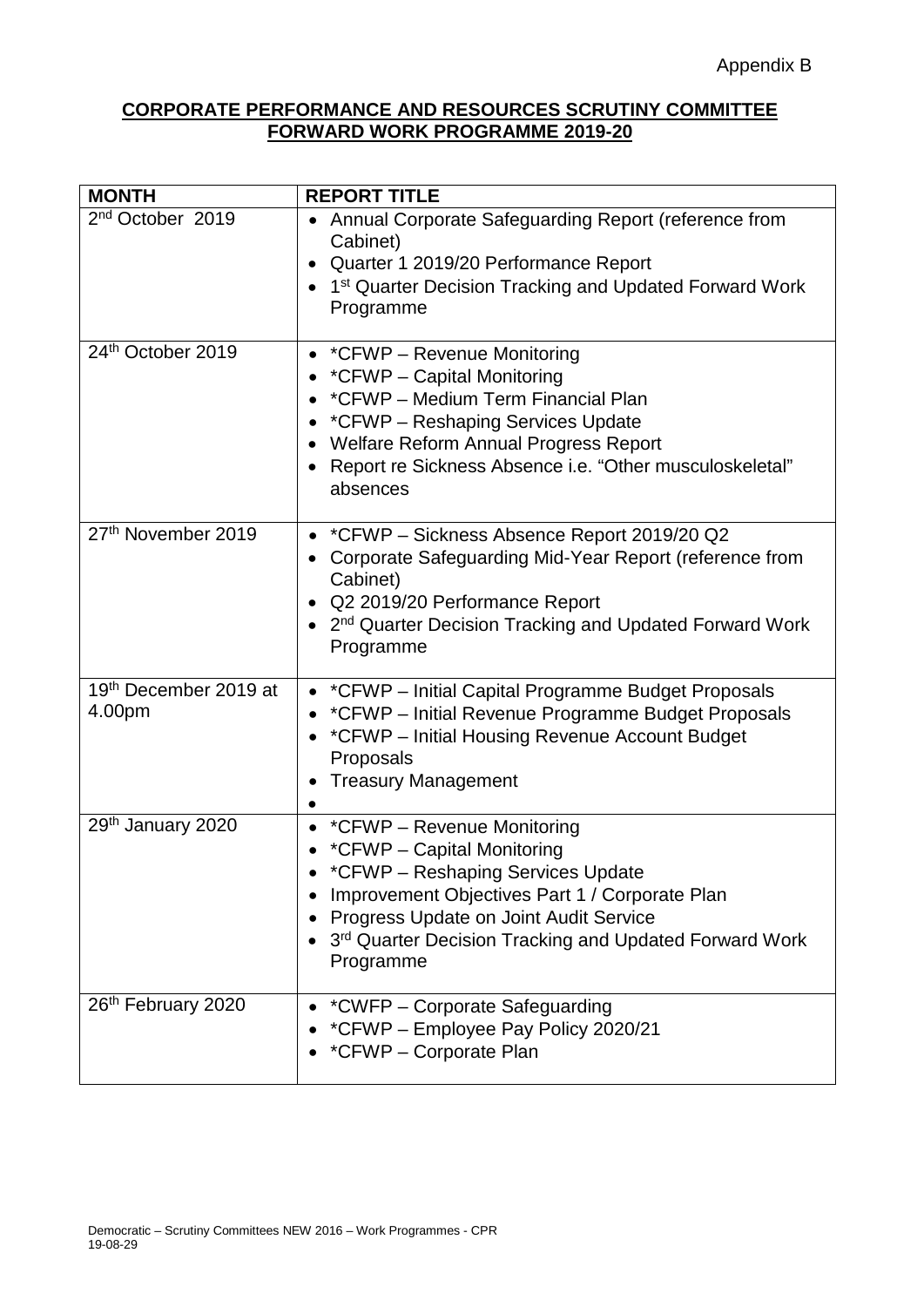| $1st$ April 2020 at 4.00pm | • *CFWP - Revenue Monitoring<br>• $^*$ CFWP – Capital Monitoring<br>• *CFWP - Pay Policy Statement<br>• *CWFP – Treasury Management and Investment Strategy<br>• * CFWP - Council's Annual Self-Assessment<br>• *CFWP – Vale of Glamorgan Wellbeing Objectives and<br><b>Improvement Plan Part 1</b><br>• Q3 2019/20 Performance Report<br>Corporate Plan Annual Delivery Plan (including Service<br>Plans and Target Setting) |
|----------------------------|--------------------------------------------------------------------------------------------------------------------------------------------------------------------------------------------------------------------------------------------------------------------------------------------------------------------------------------------------------------------------------------------------------------------------------|
| 30th April 2020            | • *CFWP – Reshaping Services Update<br>• 4 <sup>th</sup> Quarter Decision Tracking and updated Forward Work<br>Programme                                                                                                                                                                                                                                                                                                       |

#### **Other reports requested by Committee to be added into schedule as and when available.**

- Capturing Public Engagement within the Council's website (20 Jun 17: Min. No. 79) – being addresses under WAO action plan
- Council's Annual Self-Assessment Member Briefing to be arranged (15 Feb 18: Min No 716)
- Monitoring of the PSB Wellbeing Plan with presentations on each of the four topic areas to be presented to the Committee when appropriate (19 Jul 18: Min No 210)
- Universal Credit interim report re the commencement of UC (if further information received before the Welfare Reform annual progress report) (20 Sep 18: Min No 328) – included in Welfare Reform report scheduled for 2nd October meeting
- Progress update report regarding the Joint Audit Service (27 Jun 19: Min No 106)

#### **Regular reports already added to the schedule:**

#### **Annual**

- Vale of Glamorgan Annual Report 20\*\*/20\*\*
- Welfare Reform annual progress report
- Scrutiny Committees' Draft Annual Report

#### **Biannual**

#### **Quarterly**

- 1<sup>st</sup> Quarter (April June) Decision Tracking and Forward Work Programme (July)
- 2<sup>nd</sup> Quarter (July September) Decision Tracking and Forward Work Programme (Oct)